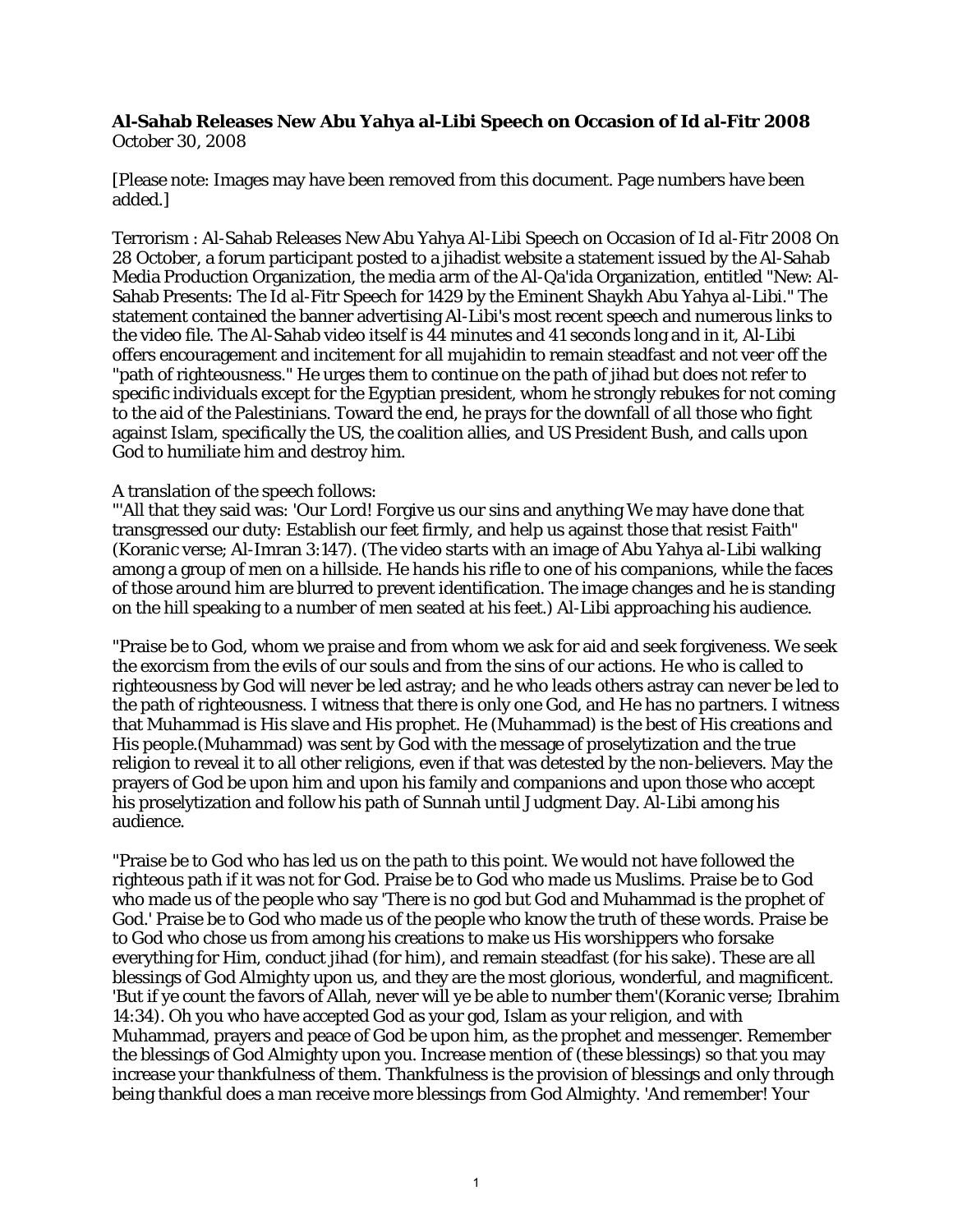Lord caused to be declared (publicly): 'If ye are grateful, I will add more (favors) unto you" (Koranic verse; Ibrahim 14:07).

"Oh brothers, this is the journey of life. Coming and going; presence and absence. Yesterday, we were awaiting the month of Ramadan, and today we bid farewell to one of the stations of life which has been fulfilled, ended, and gone. Blessed be he who fulfills it with the obedience of God Almighty. Blessed be he who fasted during the month with faith and in fear of God. Blessed be he who has prayed during the month with faith and in fear of God. Blessed be he who has filled his time during the month with mentions of God Almighty, the recitation of His Book(Koran), praising Him, repentance unto God, and seeking forgiveness from God.

"Woe unto those who have wasted these precious days which are the most precious days of life. Woe unto those who wasted them in disobedience of God Almighty. Shame on those who spent the time hibernating in front of the (television) screens of waste and degeneration; shame upon those who spent the time in the markets of clamor, in the worlds of pleasure, and in the worlds of waste. Oh brothers, we have bid farewell to the month of Ramadan and the days we spent will never come back to us, but it is according to that with which we have filled these days, whether obedience or disobedience, honesty and goodness, or evil and the violation of the command of God Almighty. We exorcise ourselves from disobeying Him. This station (the month of Ramadan), was granted by God Almighty to be days with which the believer becomes closer to the people of righteousness and the people of goodness and good deeds. The Almighty said: 'O ye who believe! Fasting is prescribed to you as it was prescribed to those before you, that ye may (learn)self-restraint' (Koranic verse; Al-Baqarah 2:183). 'That you may learn self-restraint' is this amazing gift and blessing which God Almighty desired his worshipping believers to attain. It is the gift of devotion, and the blessing of devotion is from God Almighty. Is there anything more glorious, magnificent, bigger, or more superior than for a human being to be devoted to God Almighty? Devotion is the key to every goodness in the world and in the after-life. He who fears God will be given a passage to paradise and will be blessed from unexpected sources. He who fears God will be given ease in matters. He who fears God will be forgiven his sins, and his rewards will be multiplied. Therefore, this month was decreed by God as an opportunity for His worshippers to be elevated to the highest levels and to the most superior levels which God Almighty desires for them.

"The believer, when he stops and thinks about his circumstances and looks at his deeds and reflects on how he has spent these days, should praise God if he sees that he has done good deeds, but if he finds otherwise, he should only blame himself. Yes, it is an opportunity of which the human being should take advantage because the journey of life is a long one. The journey of life is one of trials, tribulations, tests, hard work, adversity, distress, and trembling. Abu Yahya al-Libi

"In this ordeal, the human being needs provisions so that the ship of life would settle at the end of the journey either in everlasting comfort or in hell and torture, God forbid. Then, oh brothers, we bid farewell to the month of Ramadan, where we found ease in what God, the Great and Almighty, had made available for us and where He opened the portals of goodness, obedience, and benefaction. We should approach the coming days with higher determination, greater persistence, stronger challenge, and stronger belief because we are in a continuous diligent battle without interruption--a battle with ourselves: 'Nor do I absolve my own self (of blame): the (human) soul is certainly prone to evil' (Koranic verse; Yusuf 12:53).

"This self that loves to rest, clings to meekness, and leans toward reliance, laziness, and slothfulness along with a battle against the devil who swore that he would assault us from before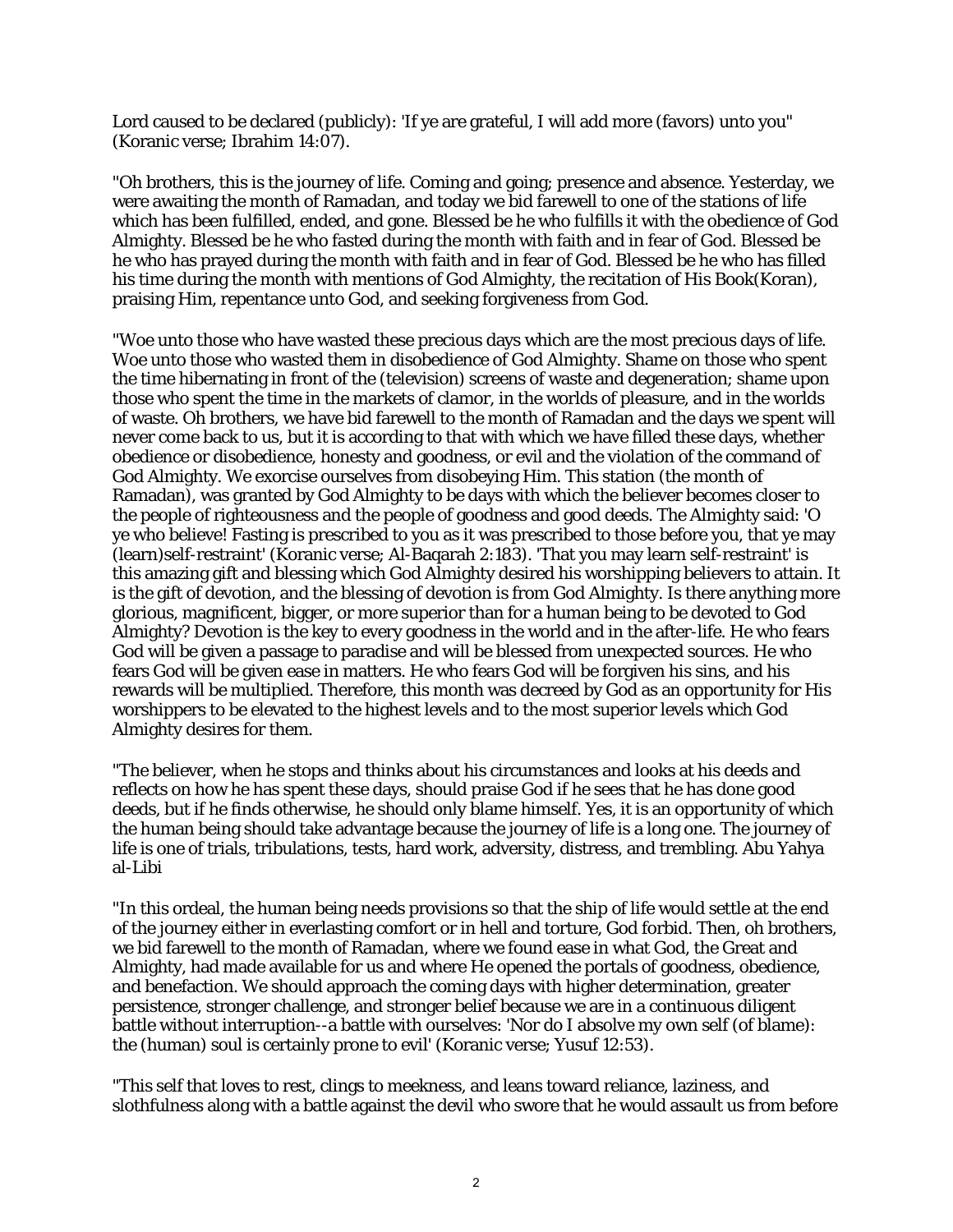us and behind us, from our right and our left. 'Then will I assault them from before them and behind them, from their right and their left: Nor wilt thou find, in most of them, gratitude (for thy mercies)' (Koranic verse; Al-A'raf 7:17). He is the one who positioned himself to prevent the worshipers of God from His righteous path and a battle against the supporters of the devil and his soldiers, about whom God, the Great and Almighty, says: 'Nor will they cease fighting you until they turn you back from your faith if they can'(Koranic verse; Al-Baqarah 2:217). Therefore, it is a vicious battle and a continuous battle. Its fronts are many and with different soldiers, during which the human being needs be more confident in God, the Great and Almighty, relying greatly upon God, the Great and Almighty, and seeking refuge in his Lord, the Great and Almighty, more frequently.

"Consequently, oh brothers, so that we should know the value of our Lord whom we worship, the value of our Lord to whom we seek to be close, and the value of our Lord for Whose sake we fight in order to raise His word, I found that I would stop at a significant, great Hadith which the scholars knew for its value and to which they gave great significance. That Hadith, which is narrated by the Imam Muslim, with whom God is pleased and may He bless his soul, about Abu Dharr, with whom God is pleased, about the messenger of God, prayers and peace be upon him, regarding what he narrates about his Lord, he said: 'God the Great and Almighty says 'and contemplate in this Hadith and look into its words and go deep into its meanings so that you would know your Lord to whom your are seeking to be close, the One who you are striving to meet, the One whom you are seeking to be lucky to see, the Great and Almighty. (He said:) 'Oh My servants, I have forbidden oppression for Myself and have made it forbidden among you, so do not oppress one another. Oh My servants, all of you are astray except for those I have guided, so seek guidance of Me and I shall guide you. Oh My servants, all of you are hungry except for those I have fed, so seek food from Me and I shall feed you. Oh My servants, all of you are naked except for those I have clothed, so seek clothing from Me and I shall clothe you. Oh My servants, you sin by night and by day, and I forgive all sins, so seek forgiveness from Me and I shall forgive you. Oh My servants, you will not attain harming Me so as to harm Me, and will not attain benefiting Me so as to benefit Me. Oh My servants, were the first of you and the last of you, the human of you and the jinn of you, to be as pious as the most pious heart of anyone man of you, that would not increase My kingdom in anything. Oh My servants, were the first of you and the last of you, the human of you and the jinn of you, to be as wicked as the most wicked heart of any one man of you, that would not decrease My kingdom in anything. Oh My servants, were the first of you and the last of you, the human of you and the jinn of you, to rise up in one place and make a request of Me, and were I to give everyone what he requested, that would not decrease what I have any more than a needle decreases the sea if put into it. Oh My servants, it is but your deeds that I reckon up for you and then recompense you for, so let him who finds good praise God, and let him who finds otherwise blame no one but himself" (Hadith Qudsi).

"Abu Idris al-Khawlani, God bless his soul, who was one of the narrators of this Hadith, when he used to narrate it, he would kneel due to the greatness of this Hadith and because of its strong meanings, for it points out for us the effective capability of God and His great mercy and great wisdom, the Great and Almighty. See how Your Lord calls His servants, 'Oh My servants.' He shows love to them, and perhaps one of them would listen to His call. Then he would answer to Him, go back to Him, and listen to His words and ask forgiveness from his sins. 'Oh My servants, I have forbidden oppression for Myself' (part of the Hadith). The ownership is the ownership of God, the decision is the decision of God, and the entire matter is up to God, the Great and Almighty, and even so, God, the Great and Almighty has forbidden the oppression of any of His servants 'nor is thy Lord ever unjust(in the least) to His Servants' (Koranic verse; Fussilat 41:46). 'We did them no wrong, but they were used to doing wrong to themselves' (Koranic verse;Al-Nahl 16:118). 'Allah is never unjust in the least degree: If there is any good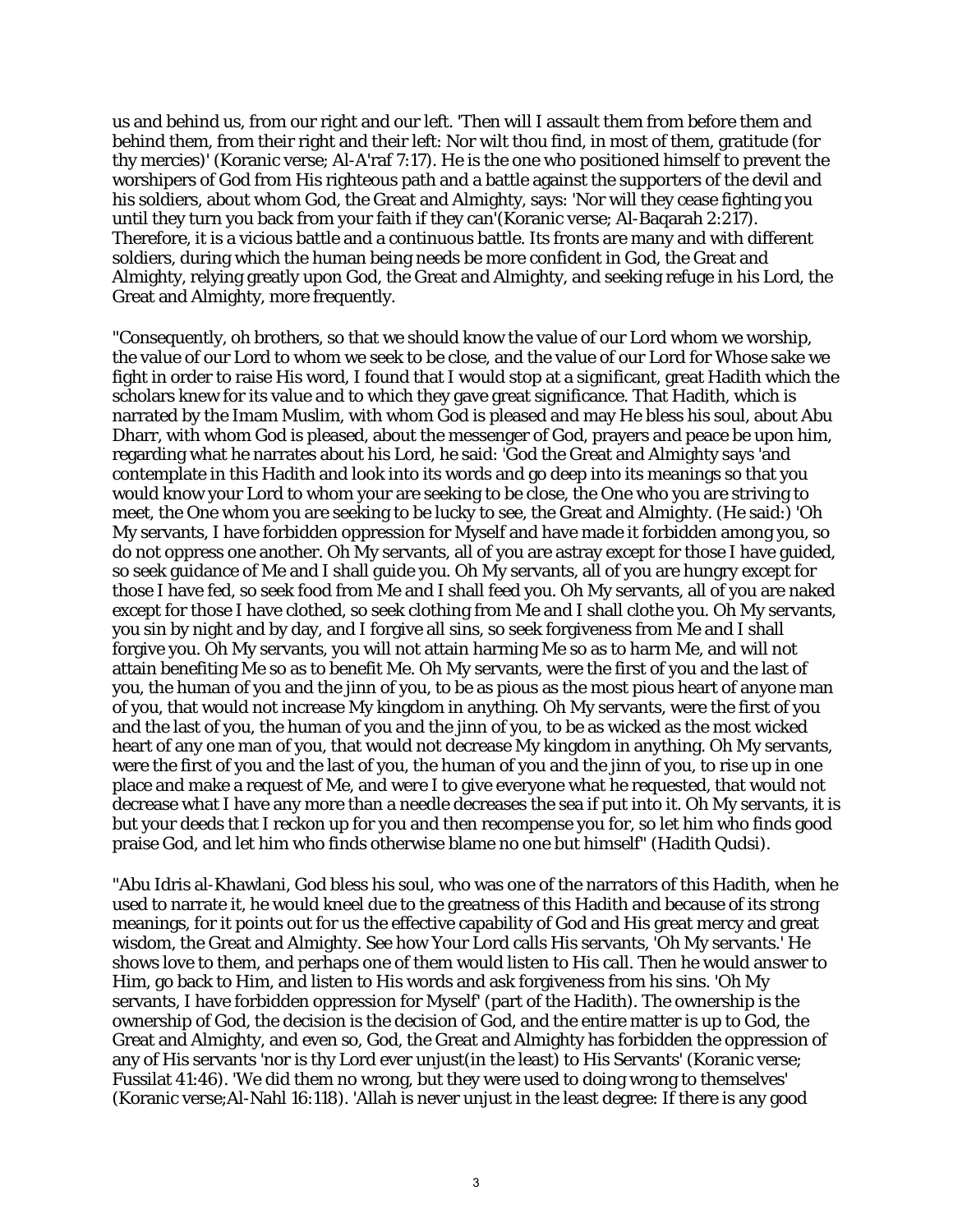(done), He doubleth' (Koranic verse; Al-Nisa 4:40). This is our Lord, our Lord the Just, His judgment is the judgment of justice, and His laws are the laws of justice. This law is one that He legislated for us through his messenger, prayers and peace be upon him, and it has been descended to us in His precious book (Koran), in which (God said:) 'No falsehood can approach it from before or behind it: It is sent down by One Full of Wisdom, Worthy of all Praise'(Koranic verse; Fussilat 41:42). This Shari'ah is the Shari'ah of justice, equity, and moderation. (God Said:) 'Allah commands justice, the doing of good, and liberality to kith and kin' (Koranic verse; Al-Nahl 16:90). 'Oh My servants, I have forbidden oppression for Myself' (Hadith, Qudsi). No one should fear God. (God said:) 'Either of short account or of any injustice'(Koranic verse; Al-Jinn 72:13).

"If you come on Judgment Day as a pious good believer, a monotheist, be assured that God will not wrong you. (God said:) 'Allah is never unjust in the least degree' (Koranic verse; Al-Nisa 4:40). (God said:) 'I have forbidden oppression for Myself and have made it forbidden among you, so do not oppress one another' (Hadith Qudsi),meaning that God has forbidden oppression among people, so no one should oppress the other.

"As you know dear brothers, the greatest injustice is polytheism. Injustice as defined by the scholars is to place something in an inappropriate place with infringement and abuse. The greatest is associating something as being equal to God. God has created you and you worship with Him another God and rule without the Shari'ah of your creator and sustainer, who gave you and protected you. This is among the greatest injustices. Polytheism is a great injustice. 'I have made it forbidden among you' (Hadith Qudsi). Do not commit oppression against one another. For this reason, the prophet, prayers and peace be upon him, said: 'A Muslim is a brother of another Muslim, so he should not oppress him, nor should he hand him over to an oppressor' (Hadith).

"The prophet, prayers and peace be upon him, said: 'The whole of a Muslim for another Muslim is inviolable: his blood, his property, and his honor' (Hadith). The prophet said: 'Oppression will be darkness on the day of judgment'. (Hadith). What will those people who filled all the land with the darkness of oppression do? They unjustly shed the people's blood, looted their money without justification, pillaged their homes without the right to do so, and violated their honor without justification. They will come on Judgment Day as (God said:) 'Bear their burdens on their backs, and evil indeed are the burdens that they bear?'(Koranic verse; Al-An'am 6:31) Abu Yahya al-Libi

"Oh Brothers, our religion to which we should adhere and about its correctness we should be certain is the only way that will lead us to the pleasure of Almighty God. It is the way of justice, fairness, and equality; it is a way of compassion. Those who seek justice, compassion and equity elsewhere, will only find stress and difficulty; as Almighty God said: 'But whosoever turns away from My Message, verily for him is a life narrowed down, and We shall raise him up blind on the Day of Judgment' (Koranic verse; Ta-Ha 20:124). (God said:) 'Whoever works righteousness, man or woman, and has Faith, verily, to him will We give a new Life, a life that is good and pure and We will bestow on such their reward according to the best of their actions' (Koranic verse; Al-Nahl 16:97).

"Yes, this is our Shari'ah that we call and fight for and we are patient on tribulations for the sake of propagating it. This is our Shari'ah, which Almighty God has revealed in the precious book. What about the people whom God had guided to this great good and plentiful piety and they run East and West, North and South, seeking meekness and comfort and seeking justice (somewhere else) without the revelation of Almighty God. This is only misguidance, madness, and loss. (God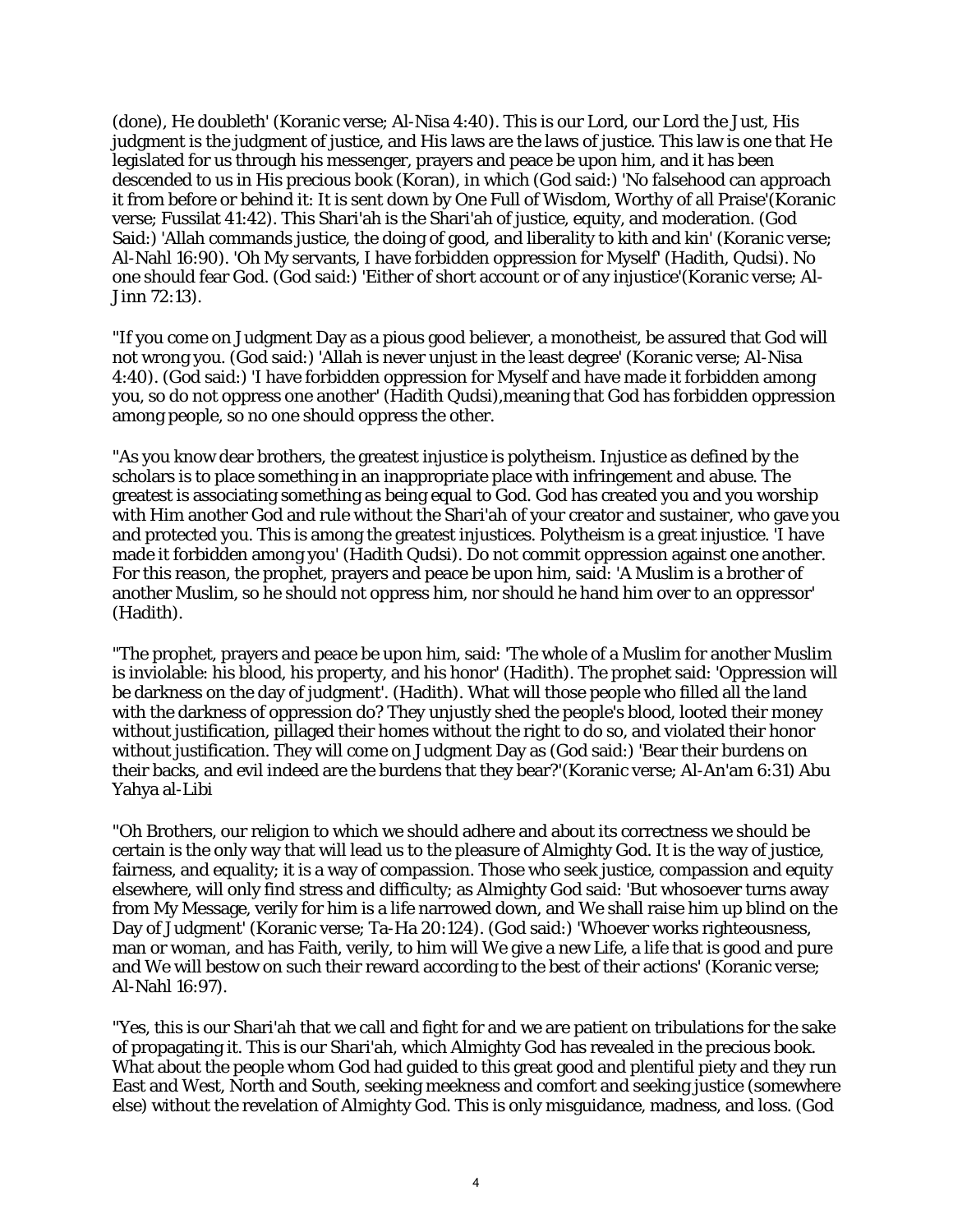said:) 'Allah commands justice, the doing of good, and liberality to kith and kin' (Koranic verse; Al-Nahl 16:90). Yes, Almighty God, commanded us to call for His religion and to follow his Shari'ah and to be just with all, (God said:) 'Now then, for that reason, call them to the Faith, and stand steadfast as thou art commanded, nor follow thou their vain desires' (Koranic verse; Al-Shura 42:15).

"There are two ways: straightness on the path of truth that will lead you to Almighty God, 'And stand steadfast as thou art commanded, nor follow thou their vain desires'(Koranic verse; Al-Shura 42:15). This is the way to the truth and there are desires. (God said:) 'Follow thou their vain desires; but say: 'I believe in the Book which Allah has sent down' (Koranic verse; Al-Shura 42:15). Abu Yahya al-Libi

"Do not oppress each other. Nowadays we see the land filled with different kinds of injustices, oppression, discontent, arrogance, tyranny, and humiliation against the weak from the believers and others in a way that was never heard of before by the predecessors and the present people. Have you seen injustices that are worse and uglier than what your brothers in Gaza are experiencing? One and a half million Muslims in one closed prison! What is their guilt and their crime? Are all those terrorists? Did they all carry arms, shell, kill, or destroy? No, by God, it is a war against religion and a war against faith. There is Hizballah, there are the righteous and good people, and there are all those who joined this religion and adhered to it and knew its value. There is Satan's party, the party of tyranny, haughtiness, and corruption, which burned the land and filled it with what? They filled it with their corruption and insolence. What is the guilt of these nursing infants and pious elderly? What is the guilt of these vulnerable women? If this injustice we are facing was from the Jews, the matter would have been easy as this is their behavior, their way, and their legacy, as God Almighty stated, 'And they strive to do mischief on earth' (Koranic verse; Al-Ma'idah 5:64). A Jew is inclined to be corrupt; this is his way of life and it is in his nature. But those are criminals who affiliate (themselves) with Islam. We say this so that the people of faith know who their enemies are because there is no way that we can be victorious in our battle or firmly establish Shari'ah unless we know the true nature of our enemies.

"The cold-hearted, evil, tyrannical, despot, the modern day pharaoh from Egypt...why? Why does he sick his cronies that he has groomed over the years on these feeble people? What have they done to deserve this? What crime have these feeble ones committed? Is there a greater injustice than what is taking place against your brothers in Palestine? There isn't enough time (that could be allotted) to mention the different forms of injustice that are currently taking place, and even if we wanted to, we couldn't.

"Therefore, 'oh My servants, indeed I have forbidden oppression upon Myself and I have also made it forbidden amongst you, so do not oppress each other' (Hadith). This is our Shari'ah (way of life) that we call for. But justice is not democracy or capital; it is Islam that He revealed in His book and revealed through His prophet, prayers and peace be upon him. We cannot adulate any portion or part of Shari'ah, but rather, 'So hold thou fast to the Revelation sent down to thee; verily thou art on a Straight Way' (Koranic verse; Al-Zukhruf; 43:43).

"Yes, do not oppress each other. 'Oh My servants, all of you are astray except for those I have guided, so seek guidance of Me and I shall guide you' (Hadith). Therefore, there is only one source of guidance, one path to guidance, and he who seeks guidance must seek God Almighty. He who seeks guidance must seek guidance of God Almighty. Anything other than that straying from the right path, then ,'Show us the straight way, the way of those on whom Thou hast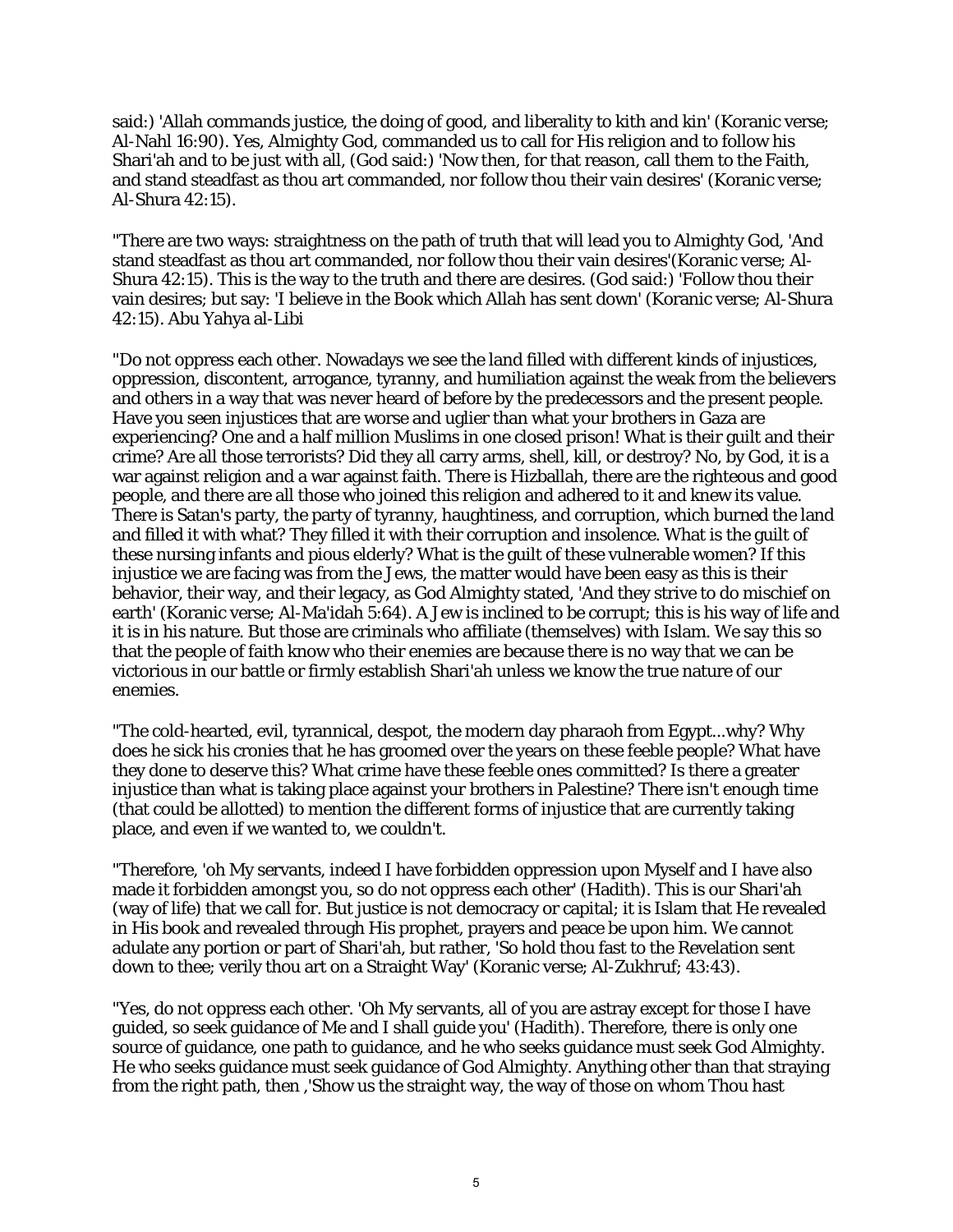bestowed Thy Grace, those whose (portion) is not wrath, and who go not astray' (Koranic verse; Al-Fatiha; 1:6; 1:7).

"Yes, 'oh My servants, all of you are astray except for those I have guided' (Hadith). Therefore, guidance to the right path can only be achieved by adhering to God Almighty's Shari'ah. Guidance to the right path can only be achieved through God's light, therefore enabling it to become part of the monotheist ummah. God will guide those who He wants by opening their hearts to Islam. He will make the hearts of those who he wants go astray, cold and closed off. Yes, even if the world's riches were bestowed upon him, he would still feel an endless sense of distress. Why you ask? It is because this heart, or this small piece of it, will not feel peaceful or content until it returns to its origin, the way it was created by God, as the belief in God Almighty and the adherence to His Shari'ah, monotheism, the love, and the fear of God.

"As for a person who disperses his heart (beliefs) left and right by following more than one ideology--sometimes worshipping a rock, sometimes worshipping a tree, sometimes worshipping air, and other times worshipping laws gone astray--he will never achieve happiness. 'But whosoever turns away from My Message, verily for him is a life narrowed down, and We shall raise him up blind on the Day of Judgment'(Koranic verse; Taha; 20:124).

"Oh you Muslims who have violated God's Shari'ah and the light of his prophet and left it all behind you as you search for worldly pleasures, happiness, and contentment in the ideological trash of the grandchildren of pigs and monkeys, return to your God and ask for His guidance, 'so seek guidance of Me and I shall guide you'(Hadith). Yes, oh My servants, all of you are astray except for those I have guided' (Hadith).

"'Oh My servants, all of you are hungry except for those I have fed, so seek food from Me and I shall feed you. Oh My servants, all of you are naked except for those I have clothed, so seek clothing from Me and I shall clothe you' (Hadith). This is our God; all the wealth and blessings of this world and the hereafter are in His hands. He who desires a portion of worldly pleasure, whether big or small, whether it is food or clothes or good health and well-being, must seek God Almighty for guidance.

"God does not consider anything too great that he is asked for by his worshippers. Ibrahim, peace be upon him, amidst the worst of his ordeal, was alone, a stranger among his people, yet still declared among them, loud and clear, as every Muslim should, his devotion to monotheism, his confidence in God Almighty, his reliance on Him, and the realization of His worth by saying to his people, 'What worship ye? They said: 'We worship idols, and we remain constantly in attendance on them.' He said: 'Do they listen to you when ye call (on them)' Or do you good or harm?' (Koranic verses; Al-Shu'ara; 26:71-73). He also says, 'Who created me, and it is He Who guides me, Who gives me food and drink, And when I am ill, it is He Who cures me; Who will cause me to die, and then to life (again); And who, I hope, will forgive me my faults on the day of Judgment. O my Lord! Bestow wisdom on me, and join me with the righteous' (Koranic verses; Al-Shu'ara; 26:78-83).

"Yes, this how the confidence and certainty of Muslims in their God Almighty should be. (They must) rely on Him and trust in Him, take refuge in Him, beseech Him, and have confidence in what He, the Almighty, has (revealed) and place their faith in his hands and be confident of what He, the Almighty has to offer.

"'Oh My servants, all of you are hungry except for those I have fed.' Then, all the sustenance of heaven and earth are from the hands of God Almighty, thus, with all that God has to offer, it is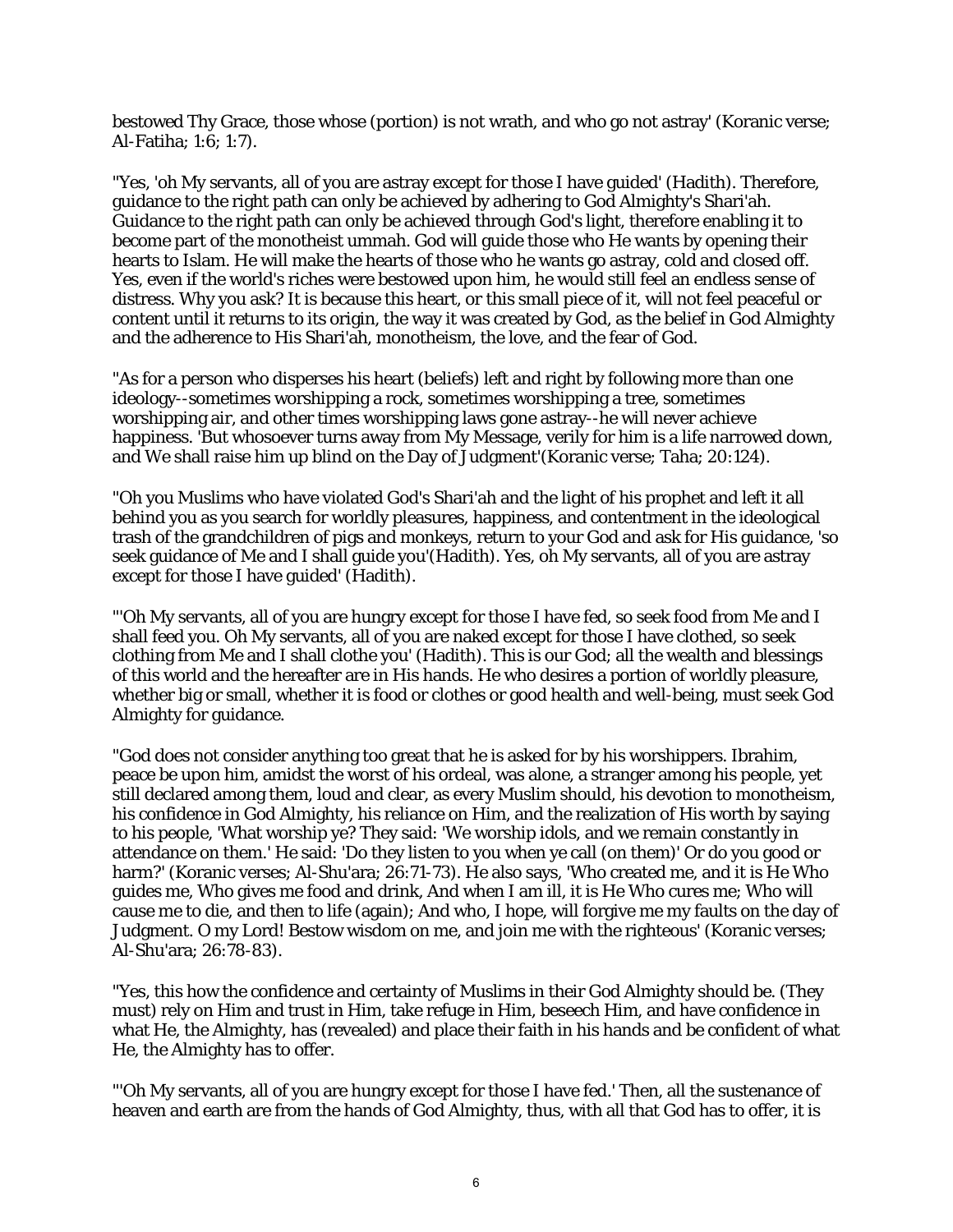not possible for the springs of terror to dry up. Why? It is because all sustenance is from the hands of God Almighty. This calling for which all these summits have been held and upon which the devils of humanity and jinn converge, has been discussed previously. They said, 'Do not spend on the followers of the messenger of God so that they may disperse.' This is an old calling and not a new one, seeking to dry out the springs of terror. To that we say that the hands of God control the wealth of the heavens and earth so you can cut off what you wish, dry up what you want, and forbid what you desire, but if God Almighty sought anything, all He has to do is command it to be, and so it shall be. If God was to command something to be, the heavens and earth would not be able stop Him. Abu Yahya al-Libi

"My brothers, this sense of confidence must be planted in our hearts. Oh people of the mujahidin, across the world from East to West, you must be fully confident in your Lord, in your faith, and in your lives. Seek substance from God Almighty. Seek more from what He has to offer, for your Lord is calling you to seek him, to ask him, and to supplicate to him. 'All of you are hungry except for those I have fed, so seek food from Me and I shall feed you.' So much so that some of the elders at that time would ask God for the salt of their foods or the food of their cattle. This is how our ancestors were, so we should not be embarrassed to ask God Almighty for anything since this action pushes us toward Him, the Almighty.

'Oh My servants, all of you are hungry except for those I have fed, so seek food from Me and I shall feed you. Oh My servants, all of you are naked except for those I have clothed, so seek clothing from Me and I shall clothe you. Oh My servants, you sin by night and by day, and I forgive all sins, so seek forgiveness from Me and I shall forgive you.' All human beings are sinners and among the best of them are those who repent. God Almighty has informed us that there are no human beings who do not make mistakes by day or night. God Almighty opens His hands at night to forgive those who have sinned by day and extends His arms by day to forgive those who have sinned at night. There is nothing that will bring more trials and tribulations than to have sinned, whether it is against a person or against a community. Also, 'Such is the chastisement of thy Lord when He chastises communities in the midst of their wrong: grievous, indeed, and severe is His chastisement' (Koranic verse; Al-Hud; 11:102). 'But the Unbelievers, never will disaster cease to seize them for their (ill) deeds, or to settle close to their homes, until the promise of Allah come to pass, for, verily, Allah will not fail in His promise' (Koranic verse; Al-Ra'd; 13:31).

"This is true for us my brothers, and especially true of the mujahidin, for you are in biggest need of repentance to the Almighty God and need to seek His forgiveness. Why? It is because your sins pose the greatest obstacle between yourselves and victory. God will not grant victory to people who disobey him. This is why the people of faith, before they ask God to grant them victory over the nonbelievers, must supplicate: 'Our Lord! Condemn us not if we forget or fall into error; our Lord! Lay not on us a burden Like that which Thou didst lay on those before us; Our Lord! Lay not on us a burden greater than we have strength to bear. Blot out our sins, and grant us forgiveness. Have mercy on us. Thou art our Protector; Help us against those who stand against faith' (Koranic verse; Al-Baqarah; 2:286).

"Then, we are in need of increasing our seeking of forgiveness and repentance to God Almighty. Seek this true and honest repentance in which what is hidden and what is displayed become one: that of which you speak and what you keep secret. This is true because God does not judge you based on your appearance or your color, however He does judge you by looking into your hearts and seeing the kind of honesty, truthfulness, and monotheism. He also judges you by your actions and how they compare to what the prophet, peace and blessings upon him, has prescribed.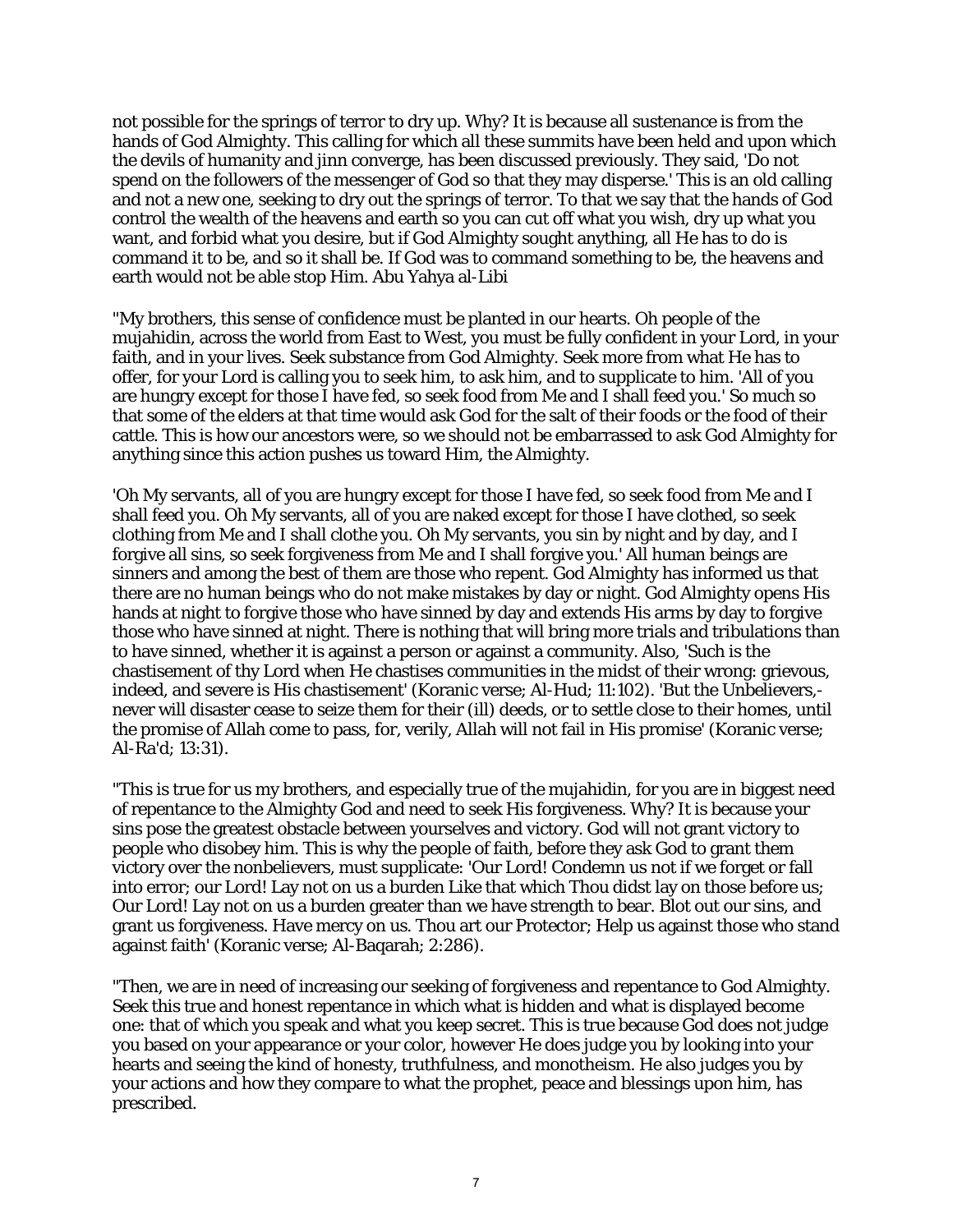"So, if we are looking for victory and triumph, we must seek a true repentance and constant supplications of forgiveness from God Almighty. 'How many of the prophets fought (in Allah's way), and with them (fought) Large bands of godly men? But they never lost heart if they met with disaster in Allah's way, nor did they weaken (in will) nor give in. And Allah Loves those who are firm and steadfast. All that they said was: 'Our Lord! Forgive us our sins and anything We may have done that transgressed our duty: Establish our feet firmly, and help us against those that resist Faith" (Koranic verse; Al Imran; 3:146-147).

"My brothers, we need to remind ourselves of this great issue for, by God, this is one of the greatest paths to victory, glory, and triumph, as long as the people of the mujahidin are close to God Almighty, seeking repentance from God Almighty, and seeking forgiveness from God Almighty, and the more they seek his intervention, the closer they will be to victory.

"'Oh My servants, you sin by night and by day, and I forgive all sins, so seek forgiveness from Me and I shall forgive you.'

"God almighty says, 'Oh My servants, you sin by night and by day, and I forgive all sins, so seek forgiveness from Me and I shall forgive you.' God Almighty has no need for us, for our guidance, for our obedience, for our welfare, or for our sincerity. God Almighty commands what is in the heavens and earth: 'O ye men! It is ye that have need of Allah. But Allah is the One Free of all wants, worthy of all praise' (Koranic verse; Fatir; 35:15). This is so no man can become arrogant with faith or not be impressed by his good deeds, those to whom God has guided him. Almighty God explained this fact to us in a clear and explicit way which everyone can understand: 'Oh My servants, you will not attain harming Me so as to harm Me and will not attain benefiting Me so as to benefit Me' (Hadith), and 'Let not those grieve thee who rush headlong into Unbelief; Not the least harm will they do to Allah' (Koranic verses, Al-Imran, 3:175) and 'Those who reject Allah, hinder (men) from the Path of Allah, and resist the Messenger, after Guidance has been clearly shown to them, will not injure Allah in the least, but He will make their deeds of no effect' (Koranic verse; Muhammad 47:32).Yes, then God said; 'Oh My servants, were the first of you and the last of you, the human of you and the jinn of you to be as pious as the most pious heart of any one man of you, that would not increase My kingdom in anything' (Hadith).

"Almighty God does not need us or need our prayers, jihad, strife, binding, or supplication, and that is why God says at the end of the Hadith (Qudsi): 'It is but your deeds that I reckon up for you and then recompense you for, so let him who finds good praise Allah and let him who finds otherwise to blame no one but himself.' So, a Muslim must not be conceited or deceived by his good deeds that God enabled him to comply with, for it is a blessing and gratitude to worship Almighty God and to rejoice for what God granted him and increase his appreciation.

"'Oh My servants, were the first of you and the last of you, the human of you and the jinn of you to rise up in one place and make a request of Me, and were I to give everyone what he requested, that would not decrease what I have. Oh My servants, it is but your deeds that I reckon up for you and then recompense you for, so let him who finds good praise Allah and let him who finds otherwise to blame no one but himself' (Hadith). God owns the universe.

"In saying; 'Oh My servants, were the first of you and the last of you, the human of you and the jinn of you to rise up in one place and make a request of Me, and were I to give everyone what he requested, that would not decrease what I have, any more that a needle decreases the sea if put into it' (Hadith), scholars agreed that these words meant that nothing could reduce God's might, but then how could words decrease God's might and grant when (God) create the universe How could anything decrease God's might? Almighty God has all the universe of day and night with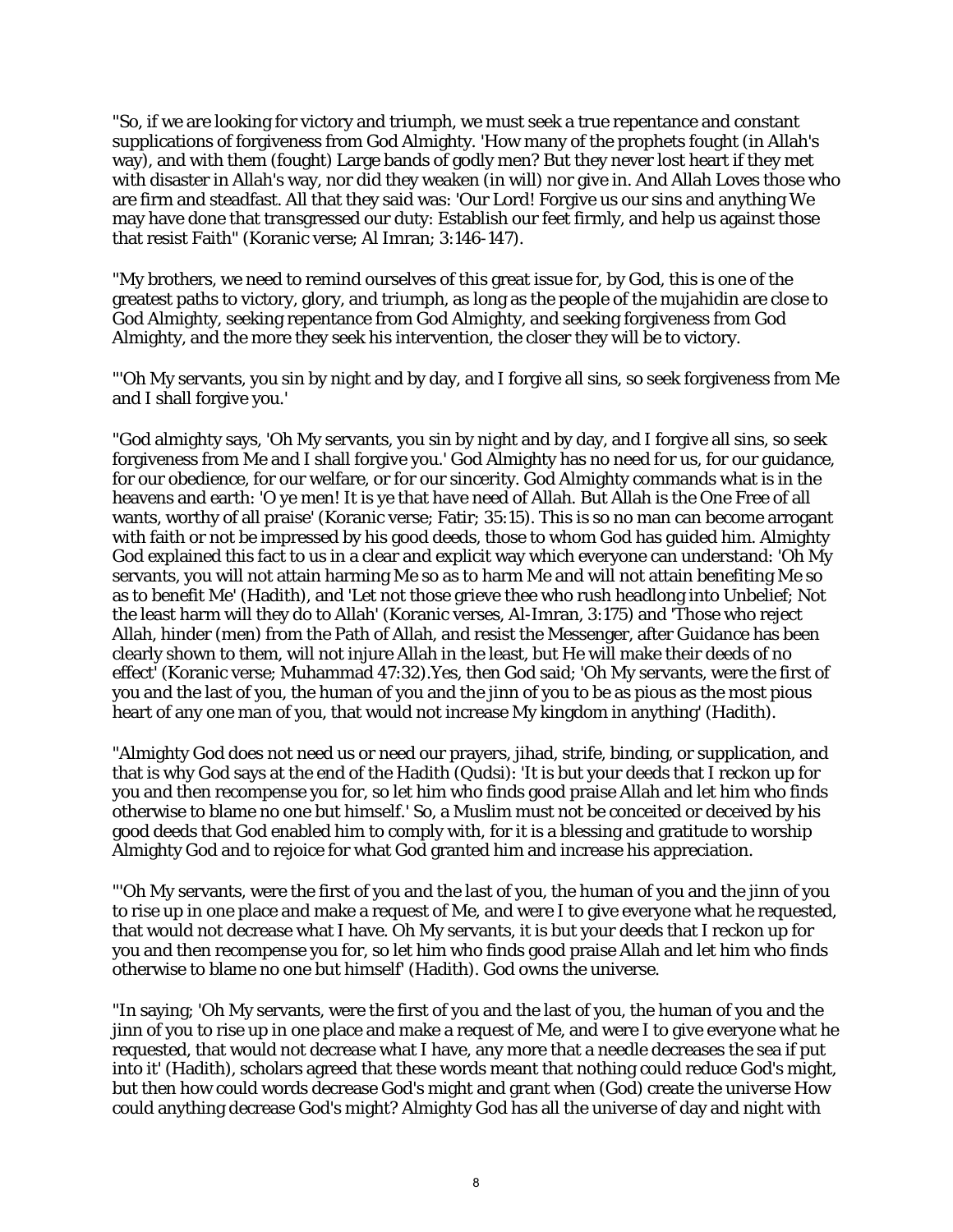everything in between."God said: 'They are the ones who say, 'Spend nothing on those who are with Allah's Messenger, to the end that they may disperse (and quit Medina).' But to Allah belong the treasures of the heavens and the earth; but the Hypocrites understand not'(Koranic verses, Al-Munafiqun, 63:7). The meaning of these words, dear brothers, shows how merciful and gracious Almighty God is.

"The words of 'Oh my Servants who have transgressed against their souls! Despair not of the Mercy of Allah. For Allah forgives all sins: for He is Oft-Forgiving, Most Merciful'(Koranic verses, Al-Zumar, 39:53) show the immense and vast power of God to 'the first of you and the last of you' and He says: 'that would not decrease what I have, any more that a needle decreases the sea if put into it' (Hadith).Therefore, the power of Almighty God is immense as He adds: 'and will not attain benefiting Me so as to benefit Me' (Hadith). This shows that God does not need His believers at all, but when these words take root in the heart of a believer and when he is aware of them and knows that he worships a God whose description is such, God Almighty then calls him to increase his adherence to that which came from Him, and an awareness that every single word that comes from the book of God is truth and that every ruling made according to the Shari'ah of God is truth from God Almighty. All this calls toward increasing efforts, increasing giving, and sacrificing for the sake of the religion of God Almighty. It should call him toward having more patience and endurance in the face of everything he faces. It is important that we know, oh brothers, that the path on the road to enabling the religion of God Almighty is one of the trials, tribulations, ordeals, trembling, and adversity, and after all this comes the victory from God Almighty. Yes, God Almighty promised to empower his servants if they support Him. God Almighty said: 'If ye will aid (the cause of) Allah, He will aid you and plant your feet firmly' (Koranic verse; Muhammad 47:7).

"However, this victory does not take place through laziness, sluggishness, and wishes. Rather, it comes through effort, sacrifice, suffering, and patience. Then, the victory of God Almighty takes place. God Almighty said: 'Or do ye think that ye shall enter the Garden (of bliss) without such (trials) as came to those who passed away before you? they encountered suffering and adversity, and were so shaken in spirit that even the Messenger and those of faith who were with him cried: When (will come) the help of Allah?' (Koranic verse; Al-Baqarah 2:214)

"The prophet, to whom the revelations of God were sent, says: 'When (will come) the help of Allah?'(Koranic verse; Al-Baqarah 2:214). Why does he say it? He says it due to the significant difficulty, shock, and adversity that he and his companions encountered. 'Verily, the help of Allah is (always) near!' (Koranic verse; Al-Baqarah 2:214)

"Therefore, oh mujahidin, whether in Afghanistan, Iraq, Somalia, Algeria, or Chechnya, you should adapt to this truth. You must resign yourself to the fact that it is not an easy task to empower God Almighty. It cannot be achieved through wishes, imaginations, sluggishness, and laziness. You must adapt to consecutive trials and hardships. Later, once your ranks are purified, when the evil is distinguished from the good and the people who are truly sincere in their faith are distinguished from the hypocrites who infiltrate the ranks of the mujahidin claiming they are with them, after all this, the victory of God, to Whom belongs might and majesty, will come to us. (The victory will take place) when God sees that we are qualified to receive that great trust which is to rule per the law of God Almighty, be just with people, and pass on His rules.

"Do not let the hardships you are experiencing make you give up! Do not think that the path of jihad, victory, and strengthening is easy. Rather, it is the path of shortage in money, souls, and rewards. Today, you find the field of jihad full of heroes, commanders, and experts. Suddenly,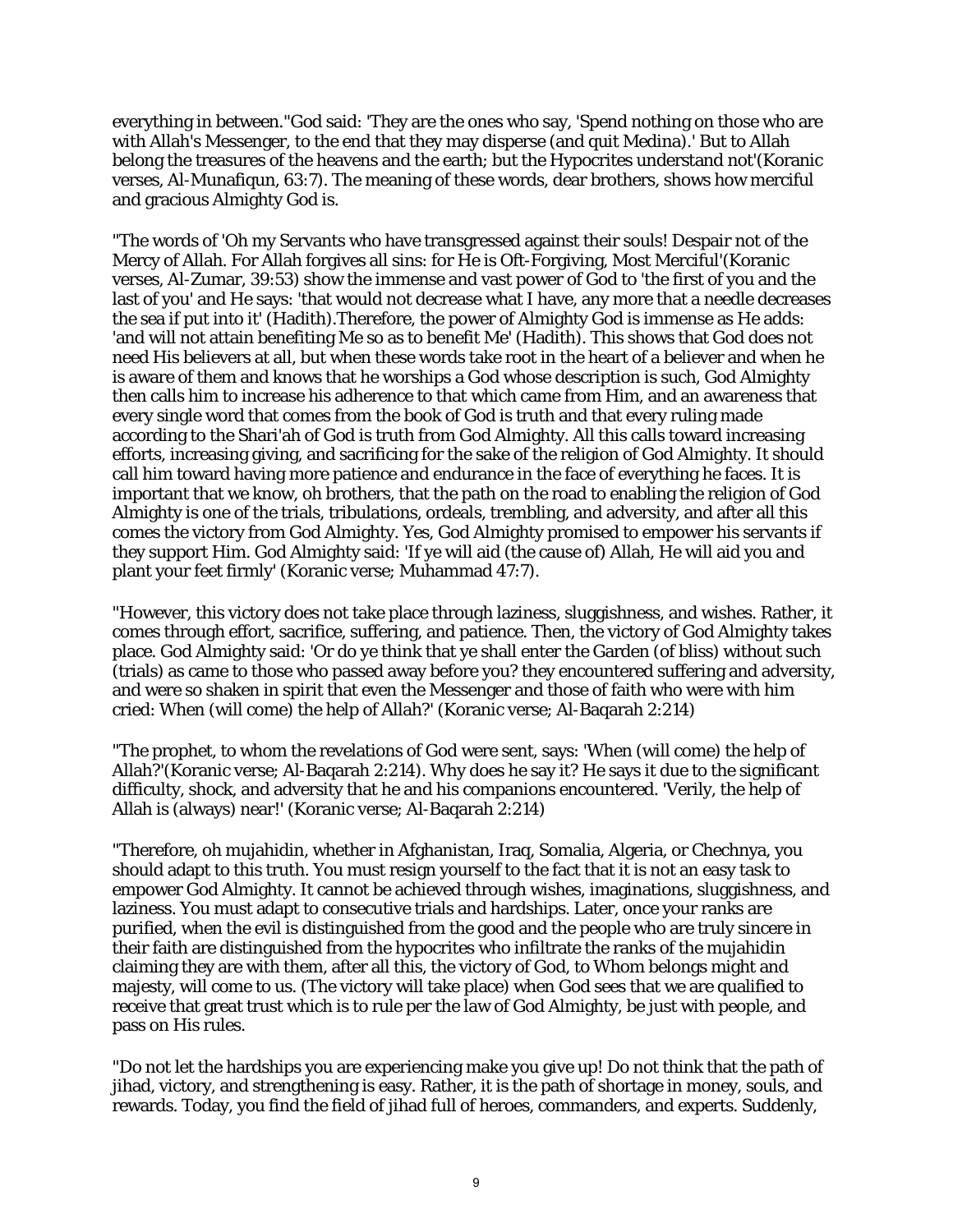you find that the battle has crushed them and that they are gone. This is a trial of which God, to Whom belongs might and majesty, informed us. 'Be sure we shall test you with something of fear and hunger, some loss in goods or lives or the fruits (of your toil), but give glad tidings to those who patiently persevere' (Koranic verse; Al-Baqarah2:155).

"Oh God, bring victory to your servants, the mujahidin, anywhere they might be, and support that victory!

"Oh God, support your servants, the faithful mujahidin, assist them, and grant them a manifest victory!

"Oh God, support your servants, the mujahidin, anywhere they might be!

"Oh God, grant them the blessings of the heavens and the earth!

"Oh God, the Lord of mankind, overwhelm them with patience!

"Oh God, bring them victory in Afghanistan!

"Oh God, bring them strength with which you are pleased!

"Oh God, bring them back their control that is better, stronger, larger, and quicker than in the past!

"Oh God, bring victory to your servants, the mujahidin, in Iraq!

"Oh God, remove their hardship!

"Oh God, remove their loss!

"Oh God, the Lord of mankind, remove their trial!

"Oh God, the Strong and able to enforce His will, enrage your enemies through them!

"Oh God, bring victory to your servants, the mujahidin, in Somalia!

"Oh God, Lord of mankind, bring them strength with which you are pleased, through which you empower your servants and humiliate your enemies!

"Oh God, bring victory to your servants, the mujahidin, in Algeria!

"Oh God, remove their estrangement!

"Oh God, remove their estrangement!

"Oh God, grant them a manifest victory!

"Oh God, Who defends Muslims, defend them!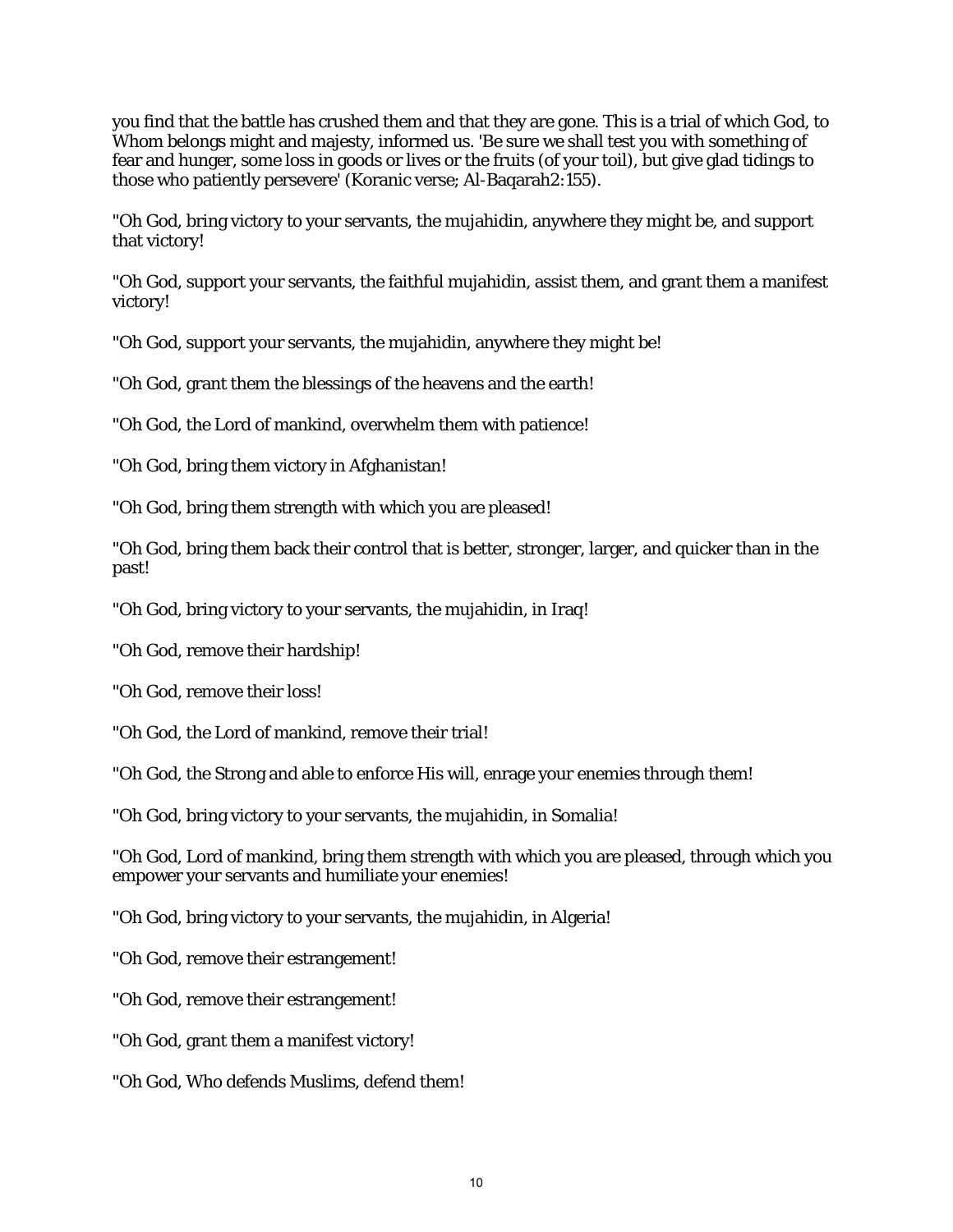"Oh God, grant them the blessings of the heavens and the earth!

"Oh God, Lord of mankind, make them only need you instead of needing others!

"Oh God, bring victory to the mujahidin in Chechnya and Palestine!

"Oh God, grant them a manifest victory!

"Oh God, Lord of mankind, humiliate your enemies and theirs!

"Oh God, Lord of mankind, release our brothers who are imprisoned in prisons of the Jews and Christians, the atheists and apostates, rejectionists and Buddhists, and Hindus!

"Oh God, make every hardship a relief for them, and find an exit to every difficulty and grant them means of living from places they do not count on!

"Oh God, Lord of mankind, bring them back to their families safe and sound, with spoils and reward!

"Oh God, Lord of mankind, replace them with good deeds to their families, and substitute every mujahid and martyr with good deeds!

"You are the one Who is close to us, Who listens, and Who responds to our supplications!

"Oh God, take on your enemies, the enemies of Islam!

"Oh God, take on those who fight your religion!

"Oh God, take on those who fight your religion, humiliate your servants, and reject your Shari'ah!

"Oh God, count them by the numbers, kill and remove them, and do not leave any one of them!

"Oh God, take on the US and its allies!

"Oh God, take on the US and its allies!

"Oh God, Lord of mankind, pour agony on them like rain and inflict them with calamities from every corner!

"Oh God, Lord of mankind, humiliate them in their land, overwhelm them by each other, by their people, by your soldiers, and by your faithful servants!

"Oh God, take revenge on them for your oppressed servants!

"Oh God, take revenge on them for your conquered servants!

"Oh God, Lord of mankind, humiliate Bush and his party!